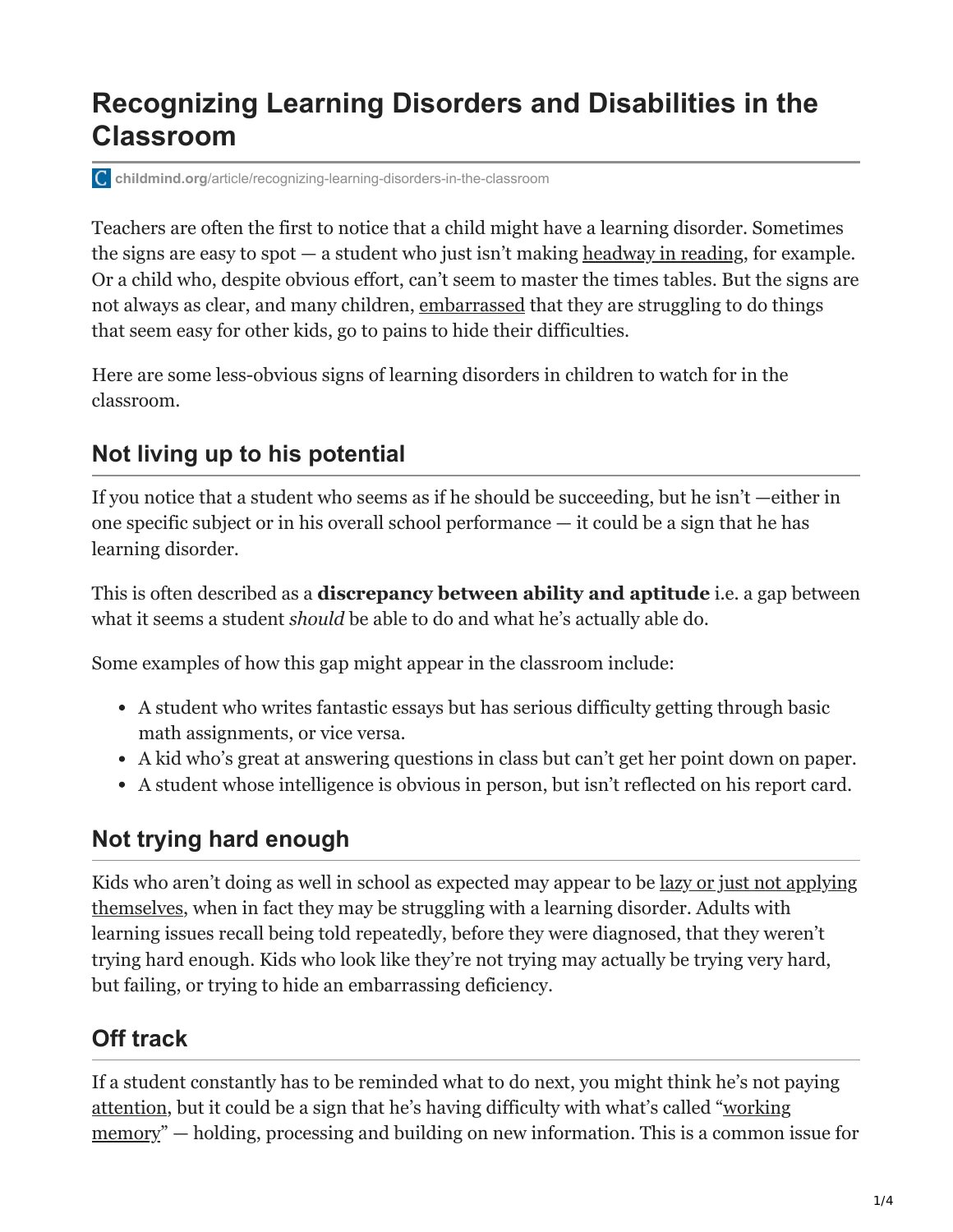kids with learning disorders.

Other signs to watch for include:

- Difficulty following directions especially if the student is hearing the information for the first time or there are several steps to remember
- Daydreaming
- Difficulty copying from the board
- Trouble remembering assignments and doing them correctly

## **Hiding out**

Students with learning disorders often try conceal their struggles from teachers and peers. Even if they're managing to keep up with school work, with extra effort, it may be taking a big toll on their self esteem. If a student comes across as excessively shy during class — hanging back during group projects, sitting in the back row, or doing everything in his power to avoid being called on during class — he may be trying to hide a learning issue.

## **Acting up**

It's also important to remember that hiding doesn't always look like what it is. In fact, for some kids it [may look just the opposite](https://childmind.org/article/breaking-behavior-code/). Where some students shrink down, hoping to go unnoticed, others act out, drawing attention away from deficits by becoming the class clown, being defiant, or pretending to be "too cool" to care how they're doing in school.

## **Missing homework**

Students with learning disorders often struggle to get homework in on time – or at all. [Homework](https://childmind.org/article/strategies-to-make-homework-go-more-smoothly/) troubles happen for a number of reasons.

- A child may feel embarrassed to hand in work that is incorrect or unfinished.
- Total wipe-out. Kids who struggle with memory and organization may have simply forgotten there was an assignment due at all.
- Lost! Even when homework *does* get done, it still has to make it from home to school .

[Every kid is bound to miss an assignment once in a while, but if a student routinely fails to](https://childmind.org/guide/a-teachers-guide-to-anxiety-in-the-classroom/not-turning-in-homework/) turn in her homework it's time to take a closer look at what's going on.

## **Timing troubles**

Kids with learning disabilities often struggle with time management, [transitions](https://childmind.org/article/why-do-kids-have-trouble-with-transitions/) and [organization.](https://childmind.org/topics/concerns/organizational-skills/) These timing troubles can cause problems both in school and at home. Tell-tale signs to watch for include: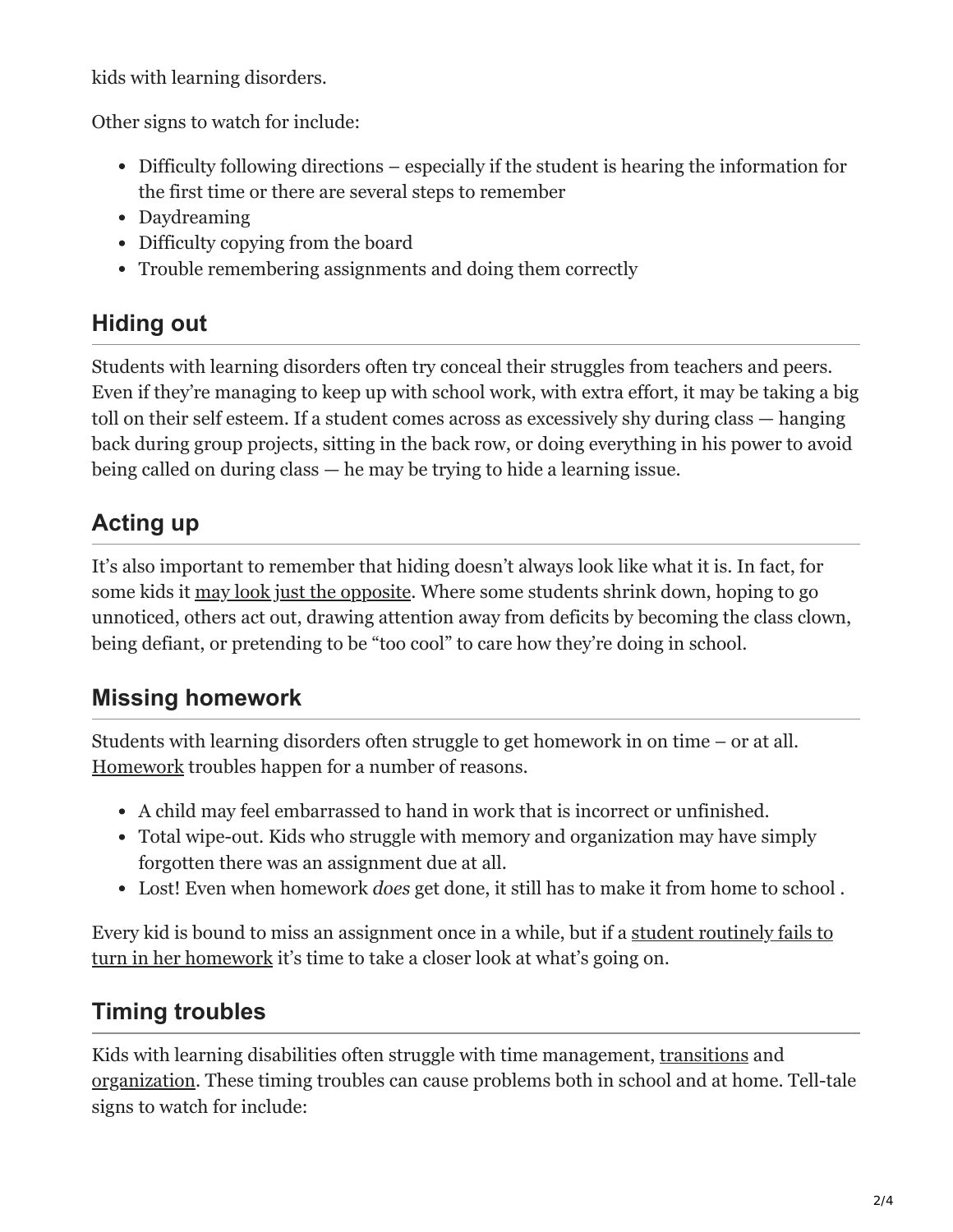- A child who always seems to take 'too long' to complete tasks from assignments to putting on his shoes after gym.
- A student's who's parents report that it takes him hours to get through his homework at night.
- A kid who's chronically late to school (I missed the bus again!) or always seems to be rushing from one class to another.

#### **Test Stress**

Most kids will have [test anxiety](http://childmind.org/article/tips-for-beating-test-anxiety/) now and then, but if a student seems to have more trouble than expected it can be a clue that he has a learning disorder. Some things to watch for:

- A student who always ends up scrambling to finish the test on time  $-$  or routinely exceeds the time limit — regardless of reminders.
- A child who's always the last one still working on a timed assignment.
- Very messy handwriting
- Serious pre-test anxiety
- A student who fails numerous tests despite having studied

#### **Get our email?**

Join our list and be among the first to know when we publish new articles. Get useful news and insights right in your inbox.

This site is protected by reCAPTCHA and the Google [Privacy Policy](https://policies.google.com/privacy) and [Terms of Service](https://policies.google.com/terms) apply.

## **Emotionality**

School can be an emotional minefield for students with learning disorders. From struggling to keep up with peers to falling behind on schoolwork, the opportunities to feel bad about themselves can be overwhelming.

- Kids with learning disorders often struggle with feelings of shame, embarrassment, and low[-self esteem.](https://childmind.org/topics/concerns/confidence-self-esteem/) If a child often seems to be down on himself, depressed, or frustrated at school, an undiagnosed learning disorder could be a cause.
- Kids with learning disorders may develop <u>serious school-related anxiety</u>. Especially before they are diagnosed, when they don't understand why they keep up with their peers.
- Additionally, [kids with learning disorders often struggle with "self-regulation," m](http://childmind.org/article/can-help-kids-self-regulation/)eaning they lack the tools to manage and process emotions and are easily overwhelmed which can lead to outbursts. For example, a student who flies off the handle when he's asked to stay in his seat, or is reduced to tears when asked to try a challenging assignment.